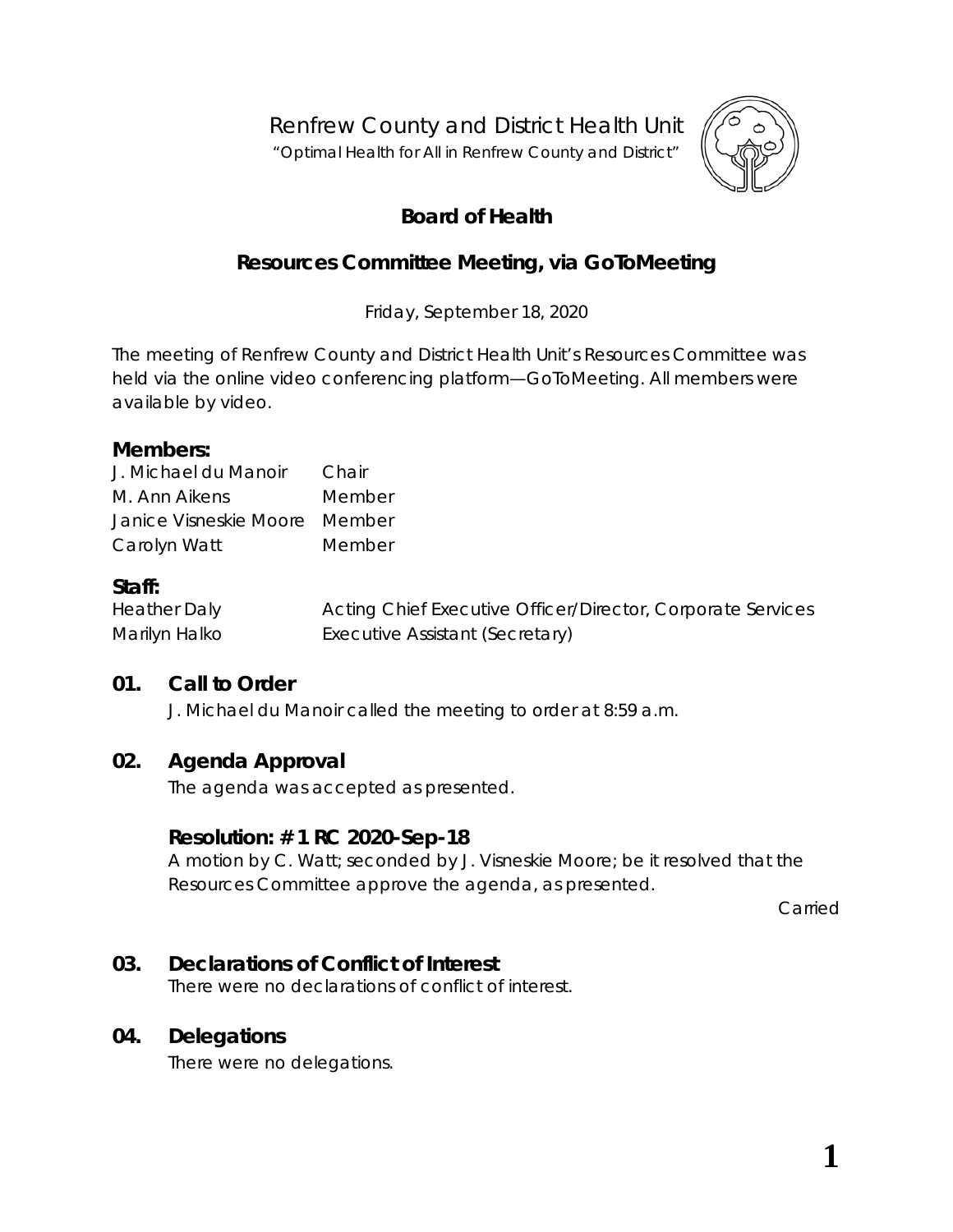# **05. Minutes of Previous Meetings (Approval)**

a. Resources Committee Meeting Minutes 2020-Aug-14 The meeting minutes for the Resources Committee meeting held on Friday, August 14, 2020, were approved, as presented.

# **Resolution: # 2 RC 2020-Sep-18**

A motion by M. A. Aikens; seconded by J. Visneskie Moore; be it resolved that the meeting minutes for the Resources Committee meeting held on Friday, August 14, 2020 be approved as presented.

Carried

# **06. Business Arising**

There was no business arising.

# **07. Correspondence**

There was no correspondence.

### **08. Staff Reports**

H. Daly presented the following report to the Committee:

• [Briefing Note—](https://www.rcdhu.com/wp-content/uploads/2020/12/Briefing-Note-Sep-2020-for-posting.pdf)September 2020, including Attachment A and B

Discussion ensued surrounding the items listed below, contained in the *Note*:

- a. Relocation/Renovation Update: 141 Lake Street Strategies for deploying RCDHU Staff were broken down into the following teams:
	- 1. Team One—Public Services/Programs—Location in Negotiations
	- 2. Team Two—Pandemic Response—Command Centre Renfrew **Office**
	- 3. Team Three—Corporate Services Base—Location in Negotiations
	- 4. Team Four—Remote/Home Office.

This is a major undertaking for plans to be finalized in the next six to eight weeks. A further extension of the lease at 7 international Drive, Pembroke is not available. Occupancy of the space will be terminated by the County of Renfrew on October 31, 2020.

b. COVID-19 Funding and Human Resources Planning—Attachment A *Attachment A* is a detailed breakdown of expenditures during the COVID-19 pandemic, up to June 30, 2020. The *Attachment* included the cost of additional and redeployed staffing requirements for Renfrew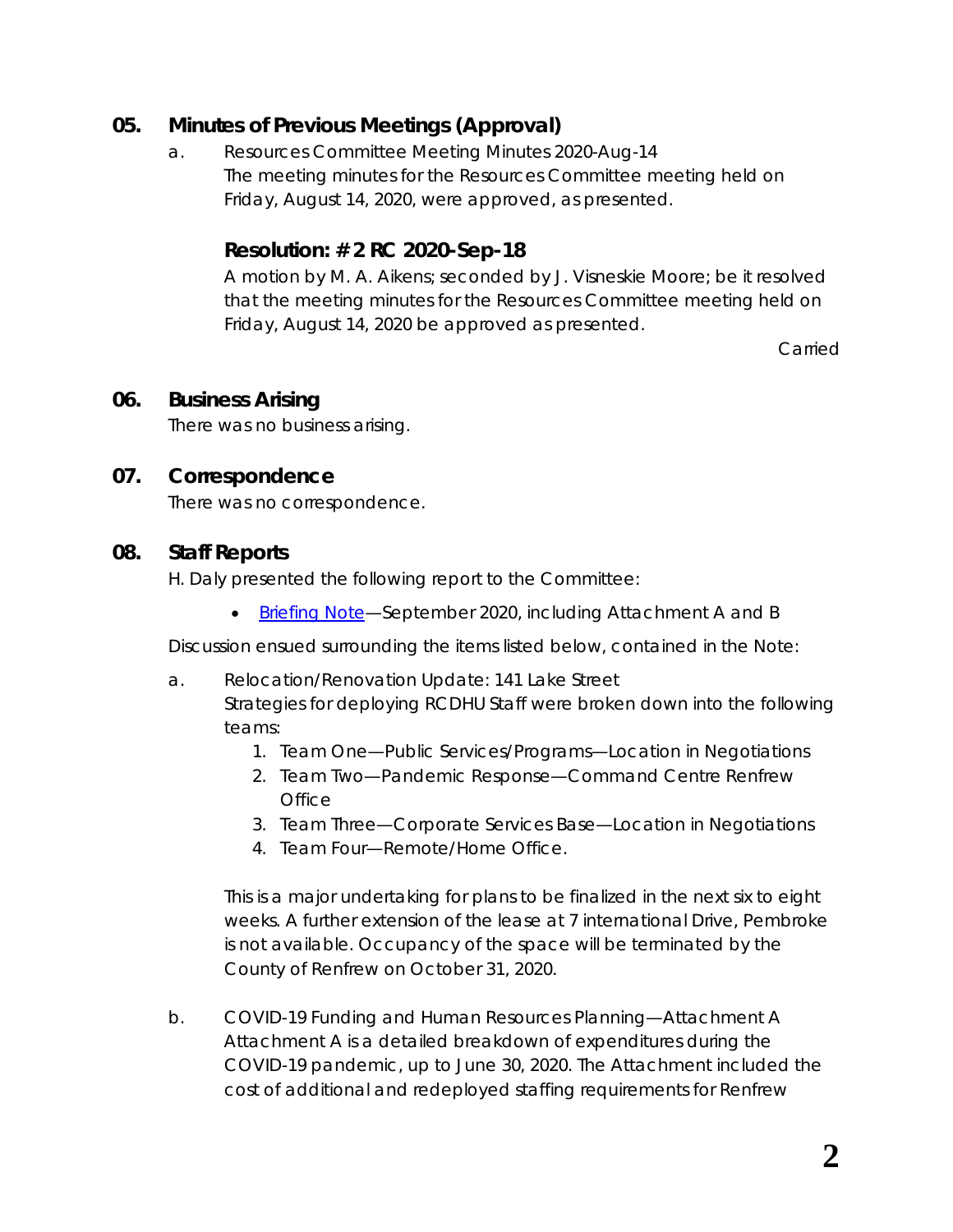County and District Health Unit during this time. It was noted that the motion shown below had a sunset clause of September 30, 2020:

As per the motion shown below, the Committee discussed in length, the Board-direction for the extension of the hiring of staff:

# *Resolution: # 4 SBoH 2020-Jul-28*

*A motion by M. Donohue; seconded by P. Emon; be it resolved that the Board move to postpone the preceding motion Resolution: # 7 SBoH 2020-Jul-28 by J.M. du Manoir and seconded by M. A. Aiken—to extend the hiring date of staff to December 31, 2020—until a report comes forward to the Board at the Regular Board meeting scheduled for September 29, 2020, providing more detail and history regarding the hiring of staff in response to the COVID-19 public health emergency, and that the information provide the detail of authority and with that authority the extension of the hiring date of staff, until December 31, 2020.* 

*Carried*

And in reference to the extension of hiring for additional staffing at RCDHU, due to the COVID-19 pandemic, per the following Board of Health motion that has a sunset clause of September 30, 2020:

# *Resolution: # 7 BoH 2020-Mar-31*

*A motion by M. Donohue; seconded by M. A. Aikens; be it resolved that:* 

*WHEREAS the COVID-19 pandemic has now spread across the globe and has required a significant increase of public health professionals to respond;* 

*AND WHEREAS the Provincial Government declared a Provincial State of Emergency on March 17, 2020 and extended the state on March 30, 2020;* 

*AND WHEREAS there have now been two confirmed positive cases of COVID-19 within the Renfrew County and District Health Unit;* 

*AND WHEREAS there is an urgent requirement for the Renfrew County and District Health Unit to increase staff capacity to respond to this emergency;*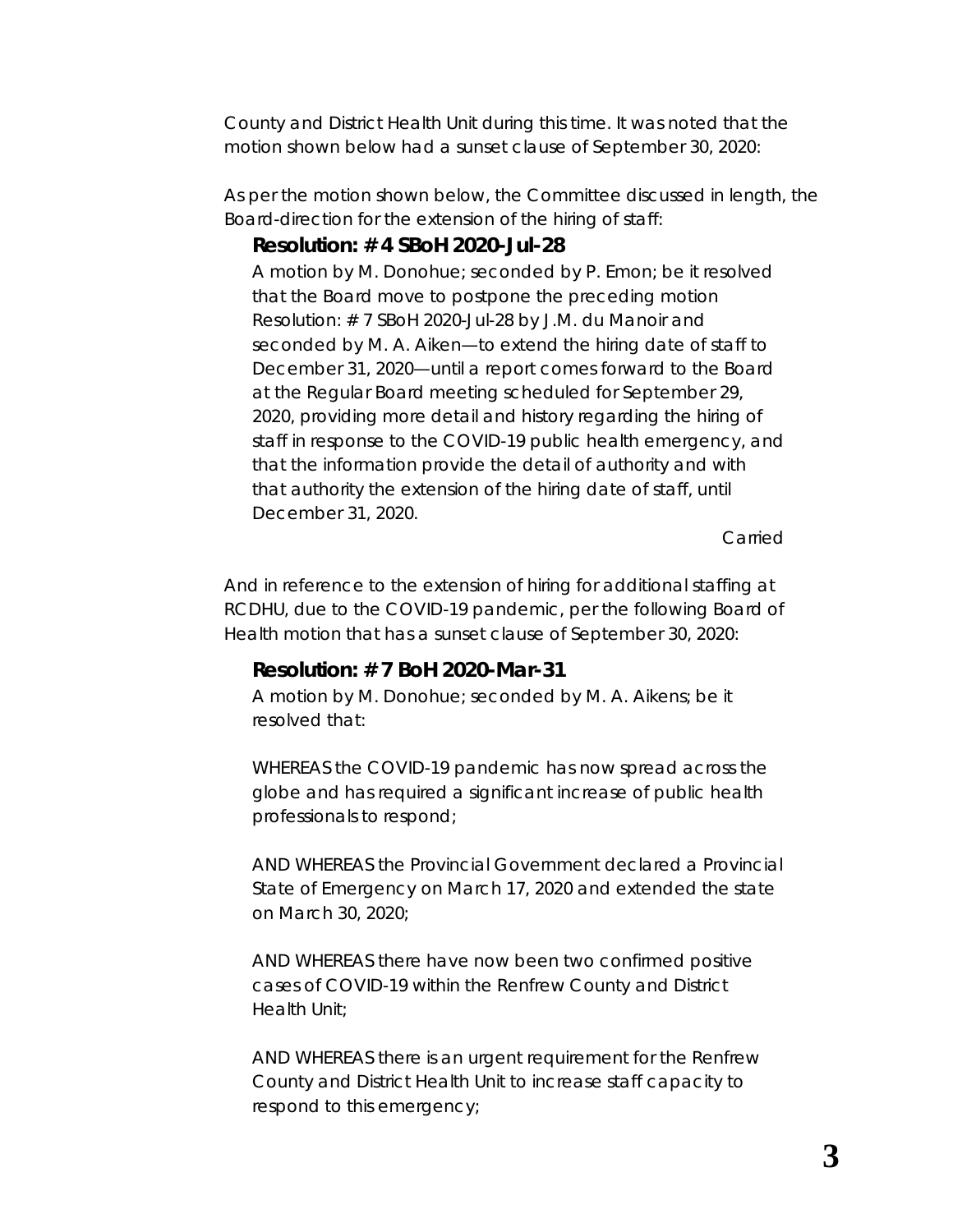*NOW THEREFORE BE IT RESOLVED that the Board of Health for Renfrew County and District Health Unit authorize the Acting Medical Officer of Health to hire staff as required to respond to this public health emergency;* 

*AND FURTHER that a report be made to the Board at each monthly meeting on the number of staff engaged;* 

*AND FURTHER that this authorization shall extend to September 30, 2020.* 

The Committee anticipates there will be a need to maintain resourcing flexibility and capacity as the COVID-19 pandemic continues and recommends to the Board that the following motion be lifted off the table and voted on:

#### *Resolution: # 3 SBoH 2020-Jul-28*

*A motion by J. M. du Manoir; seconded by M. A. Aikens; be it resolved that the last sentence of Resolution: # 7 BoH 2020-Mar-31 be revised to extend the hiring date of staff to December 31, 2020.*

#### *Resolution: # 3 RC 2020-Sep-18*

A motion by M. A. Aikens; seconded by C. Watt; be it resolved that the Resources Committee recommend that Resolution: # 3 SBoH 2020-Jul-28 be approved by the Board at the September 29, 2020 Board meeting. Carried

c. Cyber insurance/IT Security Audit—CCM Funding The cost of cyber insurance and the IT security audit were discussed. This is a requirement for the CCM platform and CCM Funding will be applied to some or all of the additional costs. The additional insurance will be added at the time of policy renewal in December 2020.

d. Ministry 2020 Funding Announcements The *Note* gives a breakdown of all funding announced to date by the Ministry of Health for Renfrew County and District Health Unit. The Ministry's funding and amending agreement was released on September 10, 2020. Highlights include a new School-Focused Nurse Initiative, 100% funded by the Ministry of Health in response to the COVID-19 pandemic. Recruitment efforts are underway for the staffing the six FTE nurse positions.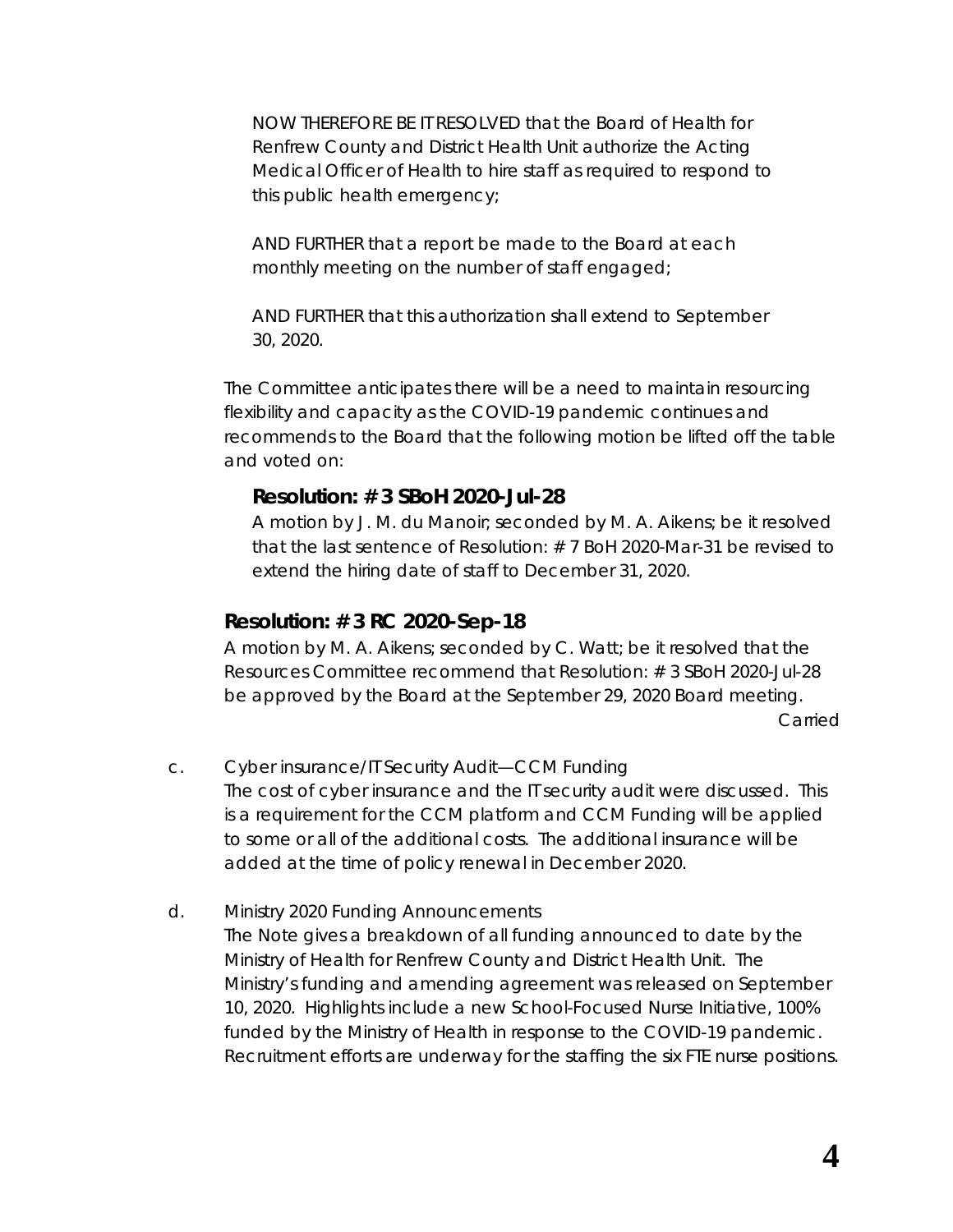e. Q2 Financial Report RCDHU

Attachment B—Budget vs Actuals—2020 includes the Q2 financials as part of the Briefing Note.

H. Daly stepped through the spreadsheet line by line.

f. *GoToMeeting* Survey The Survey was completed by eight of the ten Board Members.

The Committee reviewed and discussed the *Survey Results*.

#### **Resolution: # 4 RC 2020-Sep-18**

A motion by J. Visneskie Moore; seconded by C. Watt; be it resolved that the Resources Committee recommend to Board, the use of the virtual platform—*GoToMeeting*—for conducting meetings; and also that two iPads be purchased so that Board Members who are experiencing computer equipment challenges can participate.

Carried

M. Halko will connect with Board Members who asked for a platform trial run through before the next Board meeting.

*GoToMeeting* will be the virtual platform used at the September 28 Board meeting.

# **09. Board Committee Reports**

There were no Board committee reports.

# **10. By-Laws**

There were no items in by-laws.

# **11. New Business**

Going forward, the *Action List* generated at Regular Board meetings will be added to the Resources Committee agenda as item 06.

# **Follow-up per Action List—2020-Jul-28**

The Resources Committee were tasked with the following items on the Action List:

- *01. Staff Reports*
	- *b. Contingency Plan Action:*
		- *Add to Resources Committee agenda—construction contingency plan*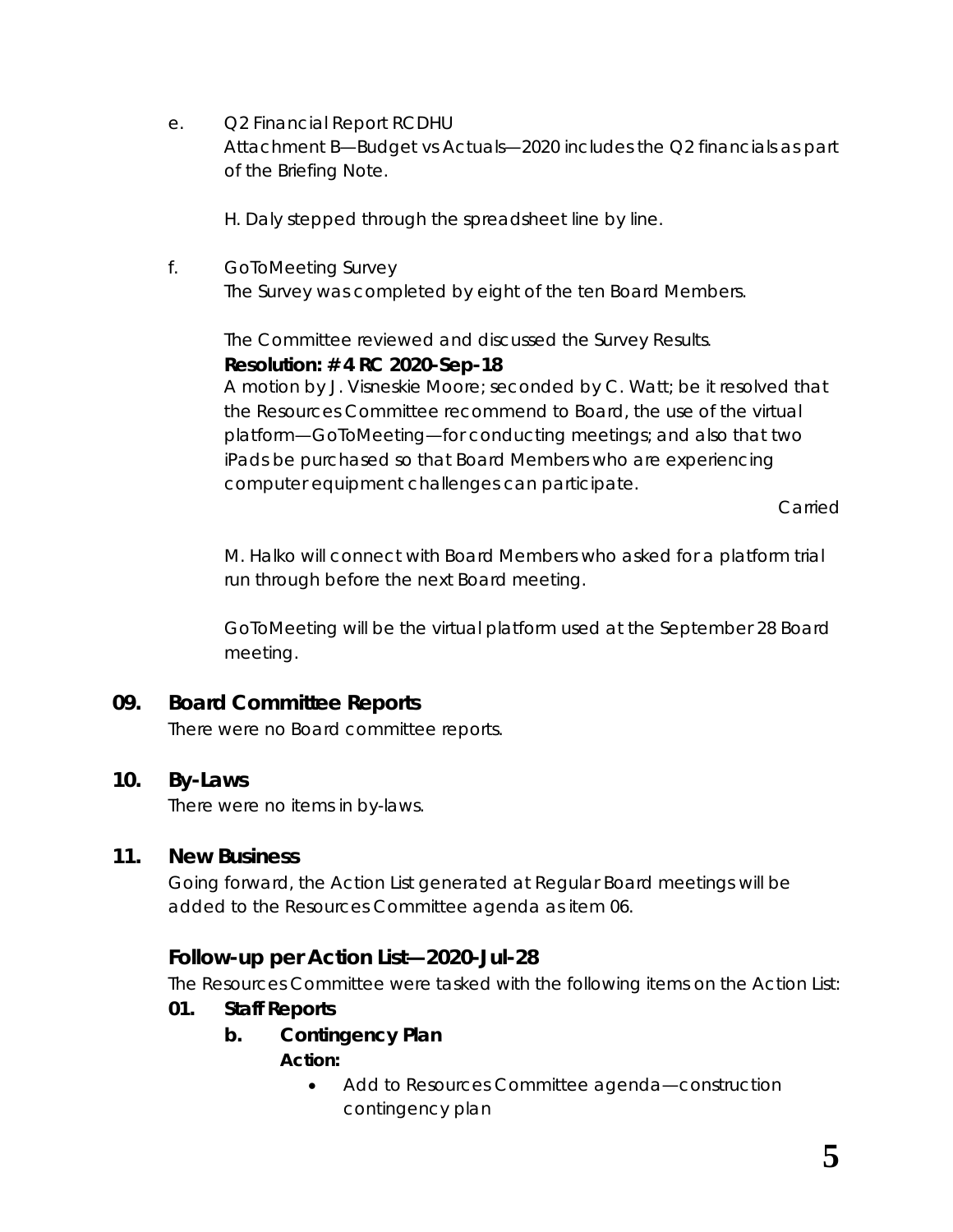- *H. Daly included contingency plans in both the August 2020 and September 2020 Briefing Notes.*
- *Included in Report to the Board*
- *03. Tabled Motion re: Extension of the Hiring of Staff Action:*
	- *Put tabled motion, regarding extension of the hiring of casual staff, on Resources Committee agenda*
	- *Discussion—Resources Committee*
	- *Report with recommendation to the Board.*

### *05. Meeting Platform—GoToMeeting—Survey Results*

### **12. Notice of Motion**

There was no notice of motion.

### **13. Closed Meeting**

Before moving into the closed session of the meeting, the Committee Chair asked all Resources Committee Members if they were in a secure location and alone. All Members confirmed compliance with both requests.

### **Resolution: # 5 RC 2020-Sep-18**

A motion by J. Visneskie Moore; seconded by M. A. Aikens; that the Resources Committee move into a closed meeting to discuss: d. labour relations or employee negotiations; and k. a position, plan, procedure, criteria or instruction to be applied to any negotiations carried or to be carried on by or on behalf of the municipality or local board. 2001, c. 25, s. 239 (2); 2017, c. 10, Sched. 1, s. 26. Carried

The Committee Chair rose to report that the Resources Committee met in a closed meeting to discuss: d. labour relations or employee negotiations; and k. a position, plan, procedure, criteria or instruction to be applied to any negotiations carried or to be carried on by or on behalf of the municipality or local board. 2001, c. 25, s. 239 (2); 2017, c. 10, Sched. 1, s. 26.

# **14. Date of Next Meeting**

The next Resources Committee meeting is scheduled for Tuesday, October 20, 2020 at 9:00 a.m., via *GoToMeeting*.